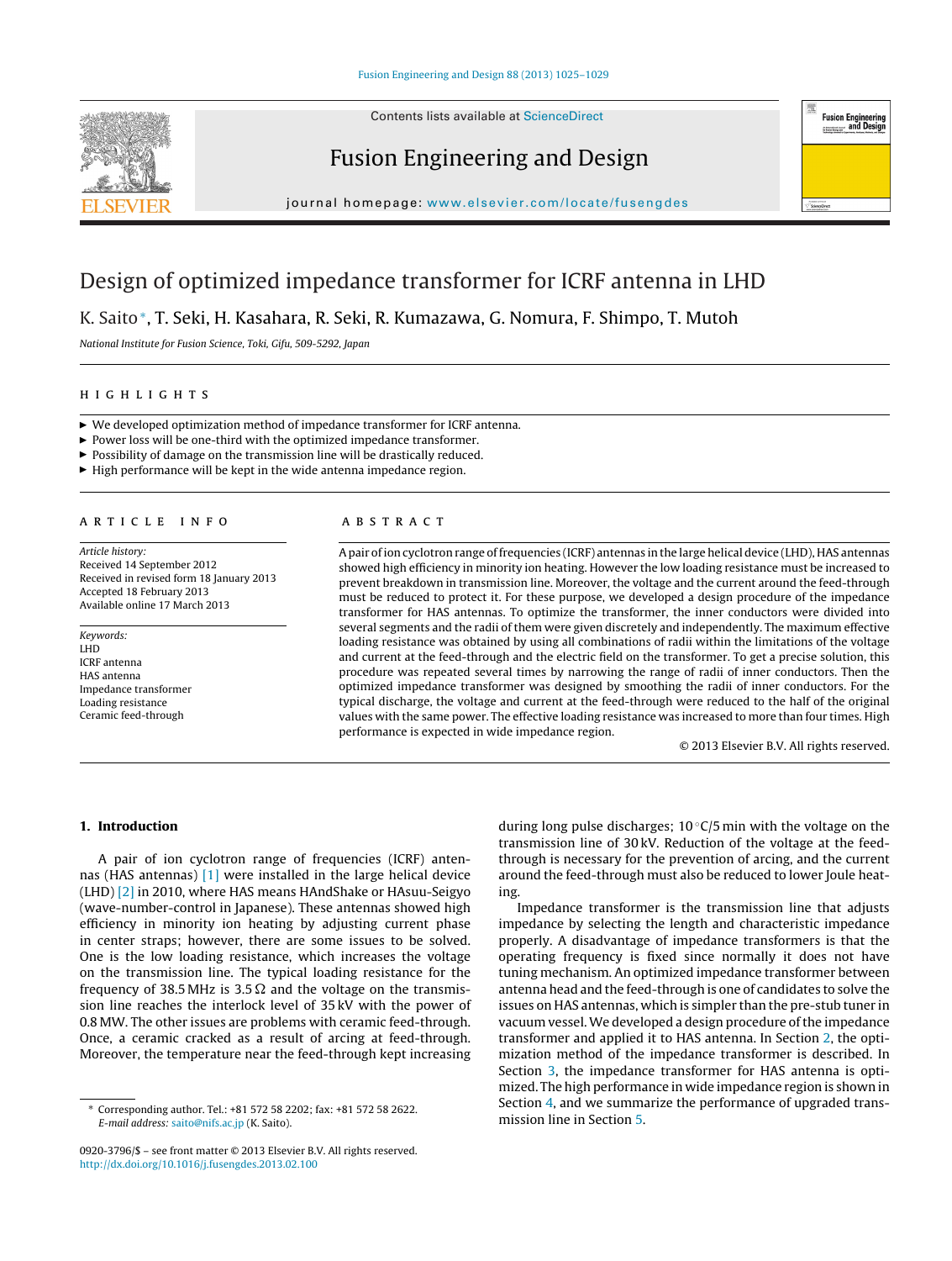<span id="page-1-0"></span>

**Fig. 1.** Original HAS antenna.

### **2. Method of optimization of impedance transformer**

Fig. 1 shows the original HAS antenna. The feed line between the antenna head and the ceramic feed-through is a simple coaxial line with the radii of 51 mm (outside of inner conductor) and 102 mm (inside of outer conductor). There is a ceramic feed-through (FT) and a pivot for the antenna drive on the line. To optimize the transformer between the antenna head and the ceramic feed-through, we must know the impedance of the antenna head for a typical plasma discharge. The impedance at the port can be measured with the directional coupler on the transmission line outside the vacuum vessel, and the head impedance is deduced with the impedance at the port and the scattering matrix of the line between the port and the antenna head simulated with HFSS (high frequency structure simulator, ANSYS). To optimize the transformer, the inner conductors are divided into several segments. The radius of the outer conductor is fixed to the original one, and the radii of inner conductors are given discretely and independently between the allowable minimum and maximum radii. The wave number  $k$  and the characteristic impedance  $Z_c$  in a segment are given as follows:

$$
k = \frac{2\pi f}{c} - j\alpha \tag{1}
$$

$$
Z_c = Re(Z_c) \left( 1 - j \frac{\alpha c}{2 \pi f} \right) \tag{2}
$$

where  $\alpha=\frac{1}{2Re(Z_c)}\sqrt{\frac{f\mu}{\pi\sigma}}\left(\frac{1}{a}+\frac{1}{b}\right)$  (attenuation constant)

$$
Re(Z_c) = \frac{1}{2\pi} \sqrt{\frac{\mu_0}{\varepsilon_0}} \ln\left(\frac{b}{a}\right)
$$

f is the frequency and c is the light velocity.  $\mu$  and  $\sigma$  are permeability and electric conductivity of the conductors, respectively.  $\mu_0$ and  $\varepsilon_0$  are permeability and dielectric constant of vacuum, respectively. a and b are radii of inner and outer conductors, respectively. The reflection coefficient on the segment is calculated with the wave number, the characteristic impedance and the antenna side impedance Zant as follows:

$$
\Gamma(x) = e^{-2jkx} \frac{Z_{\text{ant}} - Z_c}{Z_{\text{ant}} + Z_c}
$$
\n(3)

where  $x$  is the distance from the end of antenna side. The voltage and the impedance on the point are formulated as follows:

$$
V(x) = V_{\text{ant}} \frac{1 + \Gamma(x)}{e^{-jkx} + \Gamma(x)e^{jkx}}
$$
(4)

$$
Z(x) = Z_c \frac{1 + \Gamma(x)}{1 - \Gamma(x)}\tag{5}
$$

where  $V_{\text{ant}}$  is the voltage at the end of antenna side. The electric field is the maximum on the inner conductor and determined as,

$$
\left|E(x)\right| = \frac{\left|V(x)\right|}{a\ln(b/a)}\tag{6}
$$

By using the voltage and impedance at the end of oscillator side, which are obtained by Eqs.  $(4)$  and  $(5)$ , the voltage and impedance on the adjacent segment are calculated with the same procedure. However, in  $FT_1$ ,  $FT_2$  and the pivot shown in Fig. 1, this procedure cannot be used. Therefore simulated scattering matrixes of them are used to determine the adjacent voltage and impedance.

Here, we introduce a new concept, effective loading resistance:

$$
R_{\rm eff} = \eta R \tag{7}
$$

where  $\eta$  is the power transmission efficiency between port and antenna head, and R is the loading resistance at the port. Power to port is written as,

$$
P_{\text{port}} = \frac{1}{2}R\left(\frac{V_{\text{max}}}{Z_{c0}}\right)^2\tag{8}
$$

where  $V_{\text{max}}$  and  $Z_{c0}$  are the maximum voltage and the characteristic impedance of the transmission line outside the vacuum vessel, respectively. Therefore the power to the antenna head is written as,

$$
P_{\text{head}} = \frac{1}{2} R_{\text{eff}} \left( \frac{V_{\text{max}}}{Z_{\text{c}0}} \right)^2 \tag{9}
$$

This equation means that when the power to the head is fixed, lower voltage on the transmission line is possible with higher effective loading resistance.

We can obtain the maximum effective loading resistance by using all combinations of radii of inner conductors within the limitations of the voltage and current in the feed-through defined at the position indicated by the arrow in Fig. 1 and the electric field on the transformer. In our calculation electric field in transmission line is estimated with Eq.  $(6)$  at the three points i.e. the center and the both ends of segments. Around the obtained combinations of inner conductor radii, ranges of radii are narrowed and calculation is repeated several times for the precise optimization. Radii of the stepped transmission-line transformer are smoothed with three order polynomials. At the both ends of curves, slopes must be continuous to prevent the electric field from converging. Finally HFSS simulation is conducted to check the electric field since the convergence of electric field cannot be estimated with the above method, which is based on the assumption that the electric field is perpendicular to the axis of the transmission line.